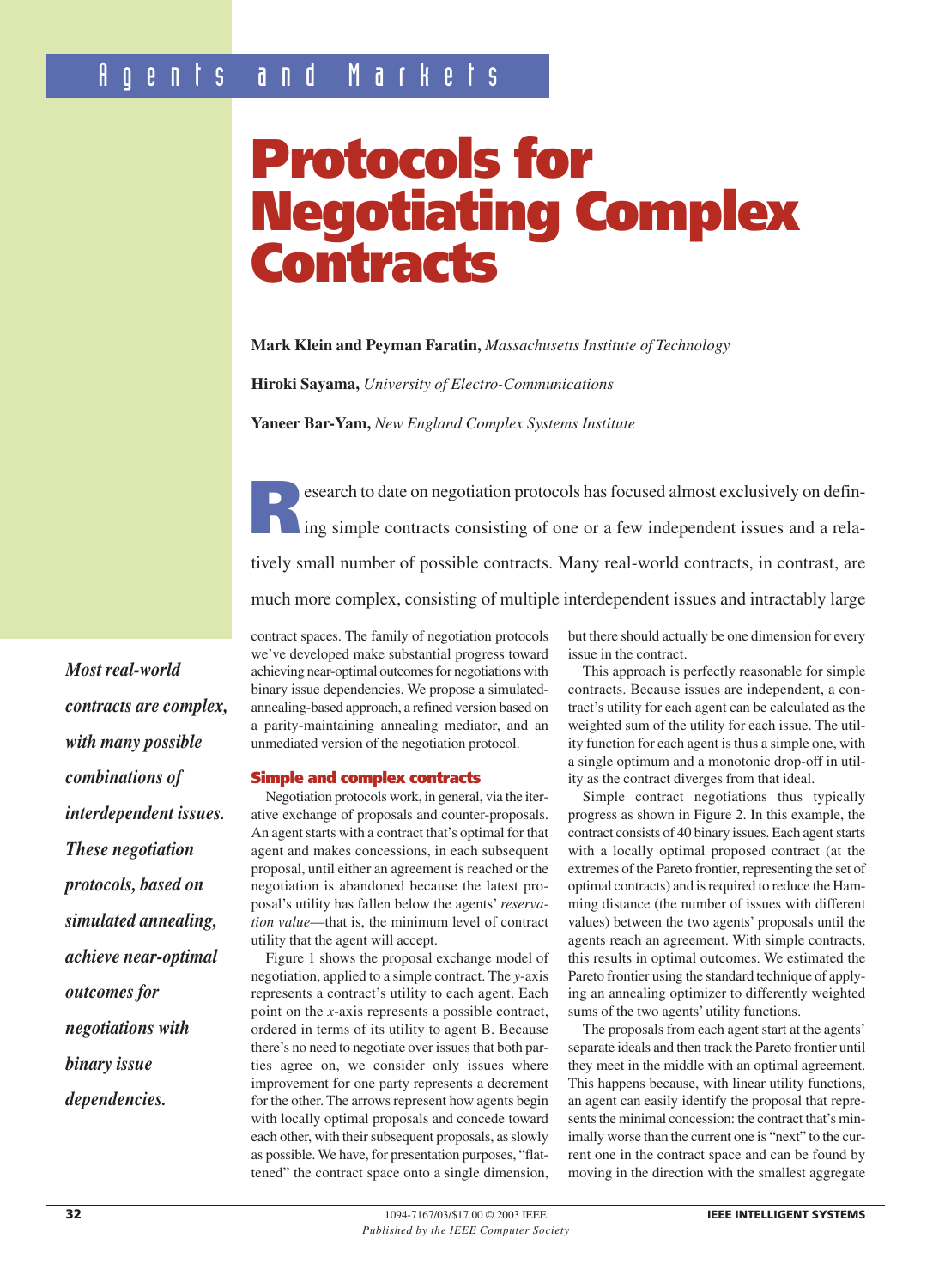

**Figure 1. The proposal exchange model of negotiation, applied to a simple contract.**

utility slope. The utility functions'simplicity, moreover, lets agents infer enough about their opponents that they can identify concessions that are attractive to each other, resulting in relatively quick negotiations.

Real-world contracts, by contrast, are generally much more complex, consisting of a large number of interdependent issues. A typical contract might have tens or even hundreds of distinct issues. Even with only 50 issues and two alternatives per issue, we encounter a search space of roughly  $10^{15}$  possible contracts, too large to be explored exhaustively. The value of one issue selection to an agent, moreover, will often depend on the selection made for another issue. For example, the value to me of a given couch depends on whether it's a good match with the chair I plan to purchase with it.

As Figure 3 shows, such issue interdependencies lead to nonlinear utility functions with multiple local optima.<sup>1</sup> In such contexts, an agent finding its own ideal contract becomes a nonlinear optimization problem, difficult in its own right. Simply conceding toward the other agents'proposals can result in the agents missing contracts that would be superior from both their perspectives (for example, contract C in Figure 3).

Figure 4 shows how agents behave in complex contract negotiations using standard negotiation techniques. The agents start with an approximation to their ideal contract and diverge increasingly from the Pareto frontier as they converge on an agreement. As you can see, the minimal concession protocol that works optimally for simple contracts produces substan-



**Figure 2. The utilities for the proposals made in a typical simple contract negotiation. The contract consists of 40 binary issues. Each agent starts with a locally optimal proposed contract and must reduce the number of issues with different values between the two proposals until the agents reach an agreement.**

tially suboptimal outcomes for complex contracts. The degree of suboptimality depends on the details of the utility function. In our experiments, for example, the final contracts averaged 94 percent of optimal. This is a substantial decrement when you consider that the utility functions we used for each agent were, individually, easy to optimize: a simple steepest-ascent search averaged final utility values roughly 97 percent of those reached by a nonlinear optimization algorithm. It's striking that such relatively forgiving multioptima utility functions lead to substantially suboptimal negotiation outcomes.

These suboptimal outcomes represent a fundamental weakness with current negotiation techniques. The only way to ensure that subsequent proposals track the Pareto frontier, and thus conclude with a Pareto-optimal result, is to be able to identify the proposal that represents the minimal concession from the current one. But in a utility function with multiple optima, that proposal might be quite distant from the current one, and the only way to find it is to exhaustively enumerate all possible contracts. This is computationally infeasible, however, because of the contract space's sheer size. Also, because the utility functions are quite complex, it's no longer practical for one agent to infer the other's utility function. Complex contracts therefore require different negotiation techniques that let agents find win-win contracts



**Figure 3. Proposal exchange applied to a complex contract. Because of issue interdependencies, the utility functions have multiple optima. The arrows show what happens when each agent begins at a local optimum and concedes toward the other: they can miss win-win solutions (such as that represented by contract C) found elsewhere in the contract space.**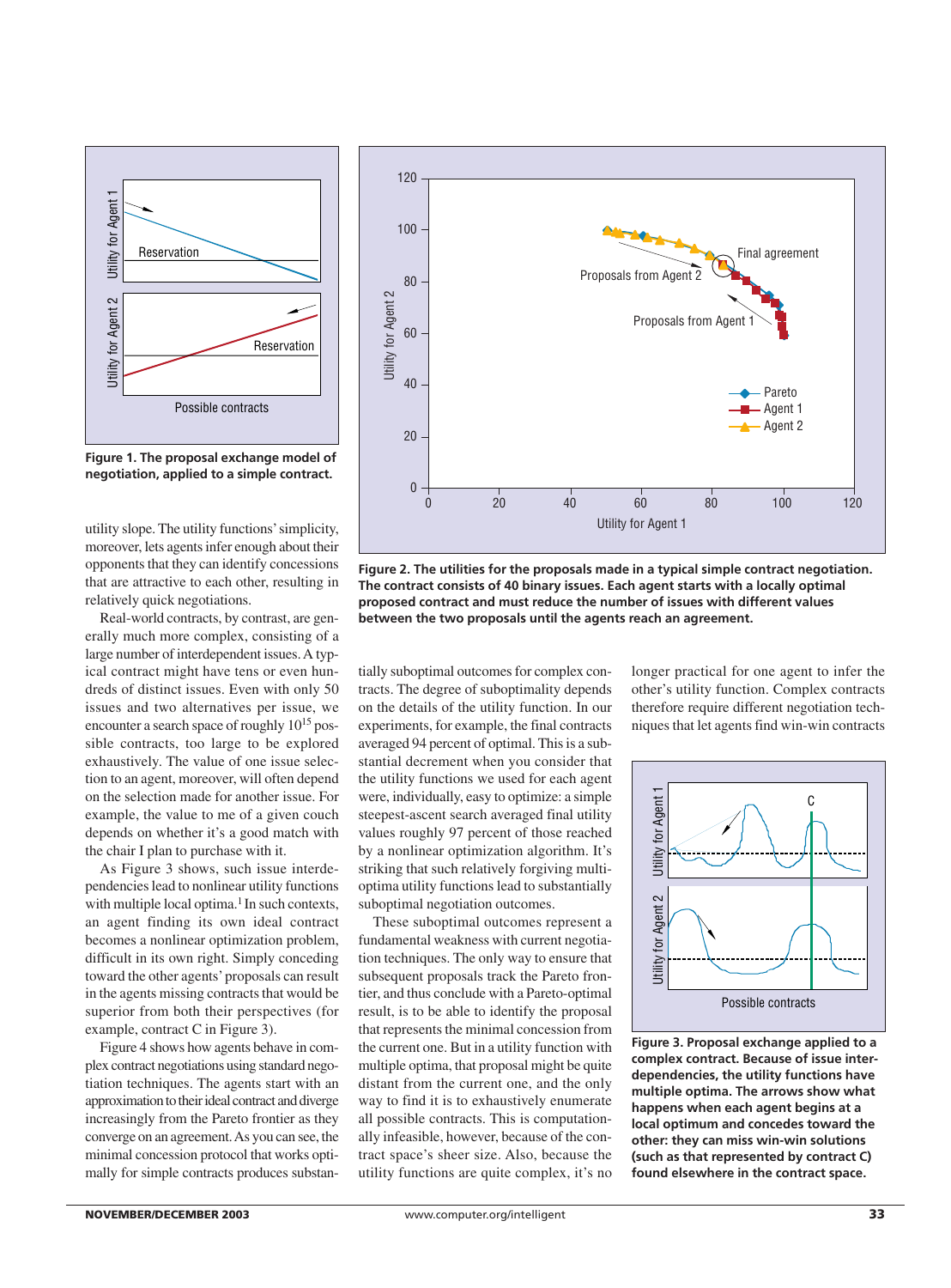

**Figure 4. The utilities for the proposals made in a typical complex contract negotiation. This example differs from Figure 2 only in that each agent is using a nonlinear utility function.**

in intractable multioptima search spaces in a reasonable amount of time.

## **Mediated single-text negotiation**

A standard approach for dealing with complex negotiations in human settings is *mediated single-text negotiation*. <sup>2</sup> In this process, a mediator proposes a contract that's then critiqued by the parties in the negotiation; the mediator then generates a new, hopefully bet-



**Figure 5. Single-text negotiation. The vertical line represents the current proposed contract; subsequent proposals move that line in the contract space.**

ter proposal based on these responses. This process continues, generating successively better contracts, until some agreed-on stopping point (for example, the reservation utility value is met or exceeded for both parties).

Figure 5 illustrates this process. The vertical line represents the contract currently proposed by the mediator. Each new contract moves the line to a different point on the *x*-axis. The goal is to find a contract that's sufficiently good for both parties.

We defined a simple simulation experiment to help us explore how well this approach actually works. In this experiment, two agents negotiated to find a mutually acceptable contract consisting of a vector **S** of 100 Booleanvalued issues. We assigned each issue the value 0 or 1 corresponding to a given contract clause's absence or presence. This defined a

space of  $2^{100}$ , or roughly  $10^{30}$ , possible contracts. Each agent had a utility function calculated using its own  $100 \times 100$  influence matrix  $H$ , wherein each cell represents the utility increment or decrement caused by the presence of a given pair of issues, and a contract's total utility is the sum of the cell values for every issue pair in the contract:

$$
U = \sum_{i=1}^{100} \sum_{j=1}^{100} H_{ij} S_i S_j .
$$

The influence matrix therefore captures the bilateral dependencies between issues, in addition to any individual contract clause's value. For our experiments, we initialized the utility matrix to have random values between −1 and +1 in each cell. We used a different influence matrix for each simulation run to ensure that our results weren't idiosyncratic to a particular configuration of issue interdependencies.

The mediator proposes a contract that's initially generated randomly. Each agent then votes to accept or reject the contract. If both vote to accept, the mediator mutates the contract (by randomly flipping one of the issue values) and the process repeats. If one or both agents vote to reject, the mediator proposes a mutation of the most recent mutually accepted contract instead. The process continues for a fixed number of proposals. We can extend this approach straightforwardly to an *N*-party (multilateral) negotiation, because we can have any number of parties voting on the contracts.

We defined two kinds of agents: *hillclimbers* and *annealers*. Hill-climbers use a simple decision function: they accept a mutated contract only if its utility to them is greater than that of the last contract both agents accepted. Annealers are more complicated. Each annealer has a virtual "temperature" *T*, such that it will accept contracts worse than the last accepted one with the

**Table 1. The optimality of the negotiation outcomes for different pairings of annealing and hill-climbing agents. The top value in each cell represents how close the final contract's social-welfare value is to optimal. The pair of values below it represent how close the final contract is to optimal for Agents 1 and 2, respectively.**

|                     | <b>Agent 2 hill-climbs</b> | <b>Agent 2 anneals</b> |
|---------------------|----------------------------|------------------------|
| Agent 1 hill-climbs | .86<br>.73/.74             | .86<br>.99/0.51        |
| Agent 1 anneals     | .86<br>.51/.99             | .98<br>.84/0.84        |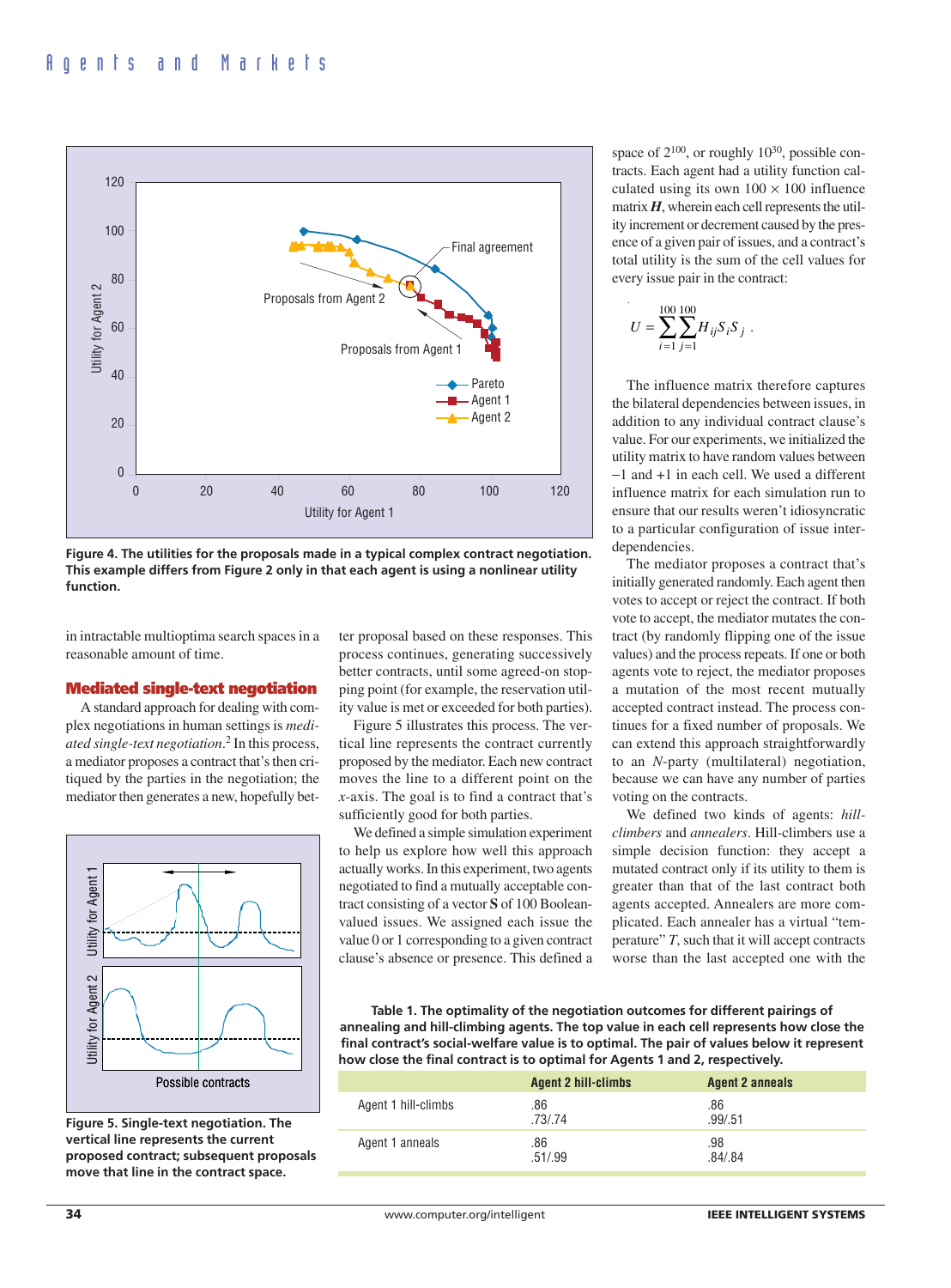probability

 $P(\text{accept}) = \min(1, e^{-\Delta U/T}),$ 

where ∆*U* is the utility change between the contracts. In other words, the higher the virtual temperature and the smaller the utility decrement, the greater the probability that the inferior contract will be accepted. An annealer's virtual temperature gradually declines over time so eventually its behavior becomes indistinguishable from that of a hill-climber. Annealing has proven effective in single-agent optimization because it can travel through utility valleys on the way to higher optima.<sup>1</sup> This suggests that annealers can be more successful than hill-climbers in finding good negotiation outcomes.

## **The Prisoner's Dilemma**

Negotiations with annealing agents did indeed result in substantially superior final contract utilities, but as Table 1 shows, there's a catch.

As expected, paired hill-climbers do relatively poorly while paired annealers do very well. If both agents are hill-climbers, they both get a poor payoff, because finding many contracts that represent an improvement for both parties is difficult. Figure 6a shows the utilities for the accepted proposals in a typical negotiation with two hill-climbers. In this case the mediator could find only a handful of contracts that increased the utility for both hill-climbers and ended up with a poor final social welfare (sum of the utilities a contract provides for the agents involved) far short of the Pareto frontier.

Near-optimal social welfare can be achieved, in contrast, when both agents are annealers, willing to initially accept individually worse contracts so that they can find win-win contracts later on. Figure 6b shows an example of this, in which the agents enter-

**Figure 6. The utilities for the accepted proposals in a typical single-text complex contract negotiation (a) With two hillclimbers: the mediator's initial proposal is at the lower left, and the subsequent accepted proposals move toward higher utilities for both agents. (b) With two annealers: some accepted proposals actually cause utility decrements for one or both agents, but the final result is a near-optimal contract. (c) With an annealer and a hill-climber: the hillclimber achieves a near-optimal contract at the annealer's expense.**

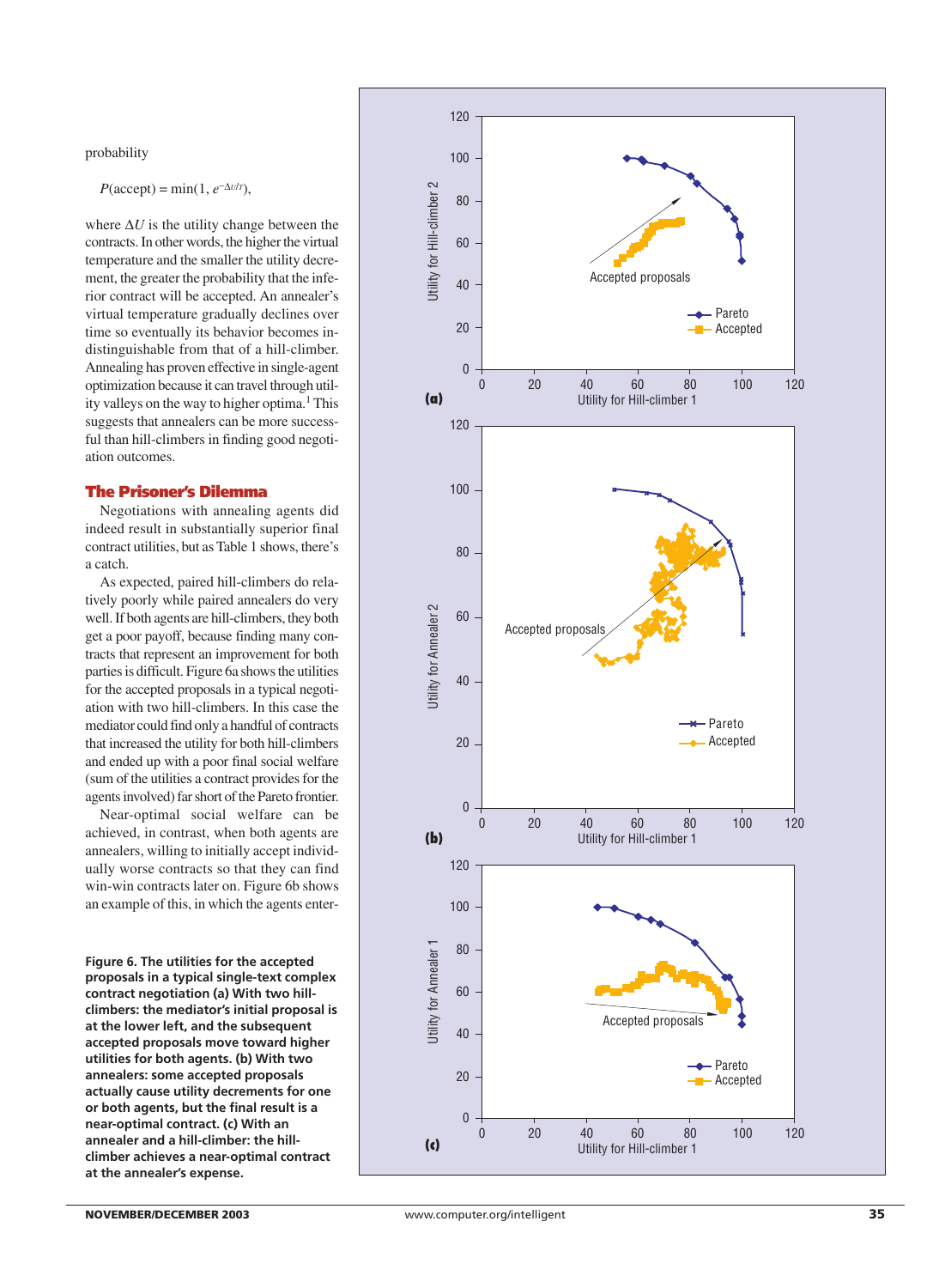**Table 2. The optimality of the negotiation outcomes for truthful versus exaggerating agents with a simple annealing mediator. An exaggeration strategy is individually rational, even though it results in outcomes with lower social welfare. The top value in each cell represents how close the final contract's social-welfare value is to optimal; the two values in each cell represent how close the final contract is to optimal for Agents 1 and 2, respectively.**

|                         | <b>Agent 2 exaggerates</b> | <b>Agent 2 tells the truth</b> |
|-------------------------|----------------------------|--------------------------------|
| Agent 1 exaggerates     | .92<br>.81/.81             | .93<br>.93/66                  |
| Agent 1 tells the truth | .93<br>.66/.93             | .99<br>.84/0.84                |

tain a much wider range of contracts, eventually ending very near the Pareto frontier.

If one agent is a hill-climber and the other is an annealer, however, the hill-climber does extremely well but the annealer fares correspondingly poorly (see Figure 6c). Why? When an annealer is at a high virtual temperature, it becomes a chronic conceder, accepting almost anything, and thereby pays a "conceder's penalty." The hill-climber "drags" the annealer toward its own local optimum, which is unlikely to also be optimal for the annealer.

This reveals a dilemma. In negotiation contexts, we typically can't assume that agents will be altruistic, so we must design protocols such that the individually most beneficial negotiation strategies also produce the greatest social welfare.<sup>3</sup> In our case, however, even though annealing is a *socially* dominant strategy (that is, it increases social welfare), it isn't an *individually* dominant strategy. Hill-climbing is dominant because no matter what strategy the other agent uses, it's better to be a hill-climber (see Table 1). If all agents do this, however, they forego the higher individual utilities they would get if they both annealed. Individual rationality thus drives the agents toward the strategy pairing with the lowest individual and social welfare. This is thus an instance of the Prisoner's Dilemma.

Researchers have shown that we can avoid this dilemma if we assume repeated interaction between agents,<sup>4</sup> but we would prefer to have a negotiation protocol that makes it individually rational to engage in socially beneficial behavior without that difficult-toenforce constraint. Several straightforward approaches to this problem, however, prove unsuccessful. One possibility is to simply reduce the annealer's willingness to make concessions. This can indeed eliminate the conceder's penalty, but at the cost of achiev-

ing social-welfare values only slightly better than that achieved by two hill-climbers. Another option is to have agents switch from being annealers to hill-climbers if they determine, by observing their opponents'proposal acceptance rates, that their opponents are being hill-climbers. We found, however, that it takes too long to determine the other agent's type. By the time it has become clear, much of the contract utility has been committed, and it's too late to recover from the consequences of having started out as an annealer.<sup>5</sup>

#### **The annealing mediator**

We were able to define a negotiation protocol that avoids the Prisoner's Dilemma entirely in mediated single-text negotiation of complex contracts. The trick is simple: rather than requiring that the negotiating agents anneal, and thereby expose themselves to the risk of being dragged into bad contracts, we moved the annealing into the mediator itself. In our original protocol, the mediator would simply propose modifications of the last contract that both negotiating agents accepted. Our refined protocol endows the mediator with a time-decreasing willingness to follow up on contracts that one or both agents rejected (following the same inverse exponential regime as the annealing agents). Agents are free to remain hillclimbers and thus avoid the potential of making harmful concessions. The mediator, by virtue of being willing to provisionally pursue utility-decreasing contracts, can traverse valleys in the agents' utility functions and thereby lead the agents to win-win solutions.

In our initial implementations, each agent gave a simple accept or reject vote for each proposal from the mediator, but this resulted in final social-welfare values significantly lower than what we earlier achieved using annealing agents. In the next round of experiments, we modified the agents so that they

provide additional information to the mediator in the form of vote strengths: each agent annotates their accept or reject vote as being strong or weak. The agents are designed so that there are roughly an equal number of weak and strong votes of each type. This maximizes the informational content of the vote strength annotations. When the mediator receives these votes, it maps them into numeric values (strong accept  $= 1$ , weak  $accept = 0$ , weak reject =  $-1$ , strong reject =  $-$ 2) and adds them together to produce an aggregate score. The mediator accepts a proposal if the score is non-negative—that is, if both agents vote to accept it or if a strong accept by one agent overrides a weak reject from the other. The mediator can also accept rejected contracts (those with a negative aggregate score) using the annealing scheme described earlier. This approach works surprisingly well, achieving final social-welfare values that average roughly 99 percent of optimal even though the agents give the mediator only two bits of information. We found, in fact, that increasing the number of possible vote weights doesn't increase final social welfare. This is because the strong and weak vote annotations are sufficient to allow the system to pursue social-welfare-increasing contracts that cause a utility decrement for one agent.

#### **Incentives for truthful voting**

Any voting scheme introduces the potential for strategic nontruthful voting by the agents, and our scheme is no exception. Imagine that one agent always votes truthfully, while the other exaggerates so that its votes are always "strong." As you might expect, this would bias negotiation outcomes to favor the exaggerator (see Table 2).

As you can see, even though exaggerating substantially decreases social welfare, it is individually rational to do so, thus recreating the Prisoner's Dilemma we encountered earlier. The underlying problem is simple: exaggerating agents can induce the mediator to accept proposals that are advantageous to them (if the other agent weakly rejects them), while preventing the other agent from doing the same. So, we need an enhancement to the negotiation protocol that motivates truthful voting, preserves equity, and maximizes social welfare.

However, simply limiting the number of strong votes each agent can use doesn't work. If the limit is too low, we effectively lose the benefit of vote weight information, ending up with lower social-welfare values. If the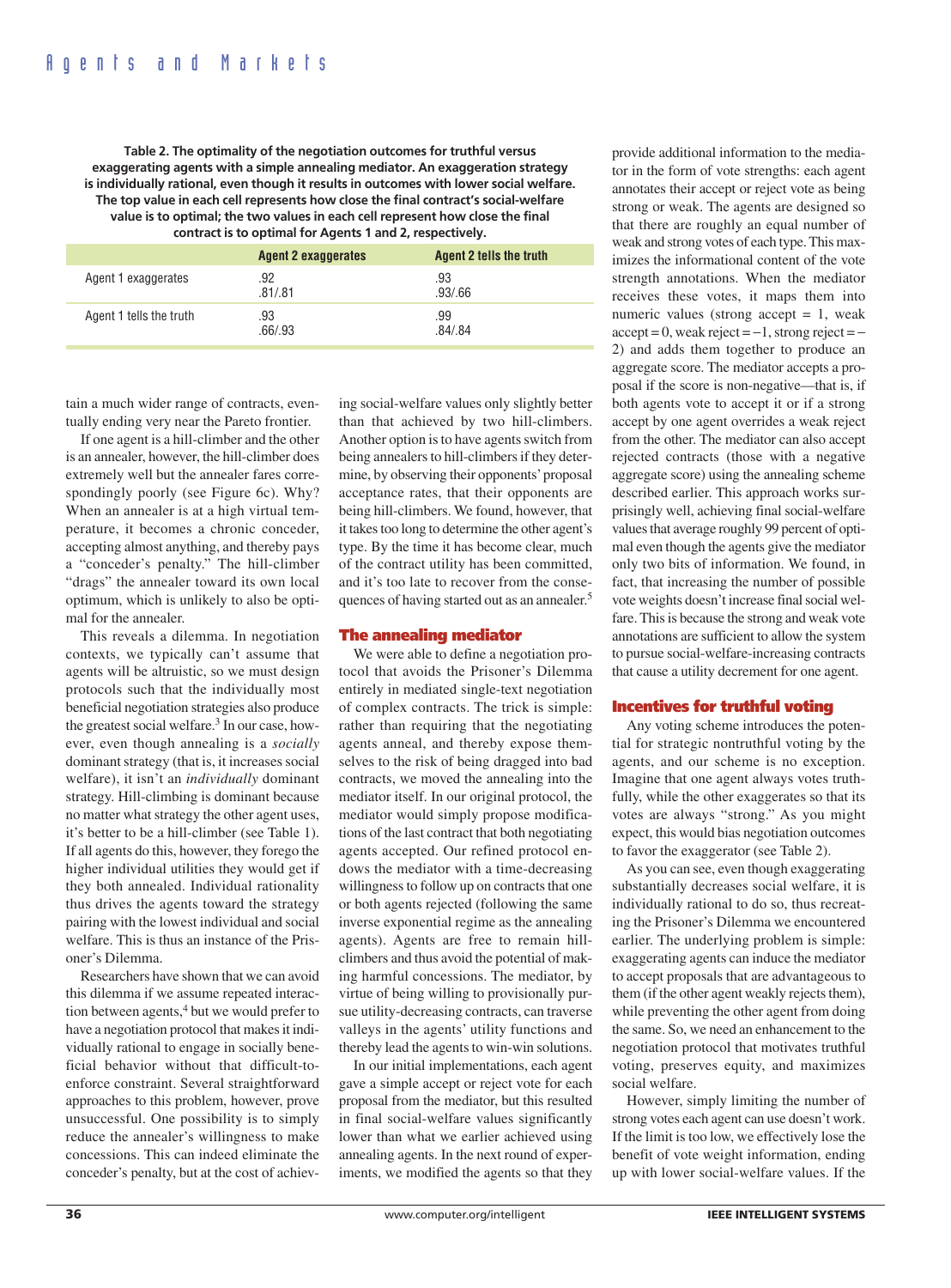strong-vote limit is high enough to avoid this, then all an exaggerator has to do is save all its strong votes until the end of the negotiation, at which point it can drag the mediator toward making a series of proposals that are inequitably favorable to it.

Another possibility is to enforce overall parity in the number of overrides each agent gets. An override occurs when the mediator accepts a contract supported by one agent (the "winner") over the other agent's objections. Overrides drag a negotiation toward contracts favorable to the winner, so it makes sense to make the total number of overrides equal for each agent. But this isn't enough, because exaggerators always win disproportionately more than truth-tellers do.

The solution, we found, came from enforcing a running parity between the number of overrides given to each agent throughout the negotiation, so that neither agent can get more than a given advantage. This approach at least maintains rough equity no matter when (or whether) either agent chooses to exaggerate. Table 3 shows the results of this approach when the override disparity is limited to 3. The parity-enforcing mediator makes being truthful the individually rational strategy.

When agents are truthful, we find that this approach achieves social welfare just slightly below that achieved by a simple annealing mediator, while offering a significantly  $(p < .01)$  higher payoff for truthtellers than exaggerators. We found, moreover, that the same pattern of results holds for a range of exaggeration strategies, including exaggerating all the time, exaggerating randomly, or exaggerating just near the negotiation's end. Being truthful is thus both the individually dominant and socially most beneficial strategy.

Why does this work? Why, in particular, does a truth-teller fare better than an exaggerator with this kind of mediator? Think of this procedure as giving agents "tokens" that they can use to "purchase" advantageous overrides, with the constraint that both agents spend tokens at a roughly equal rate. Recall that in this case a truthful agent, offering a mix of strong and weak votes, is paired with an exaggerator for whom at least some weak accepts and rejects are presented as strong ones. The truthful agent spends its tokens almost exclusively on contracts that truly offer it a strong utility increase. The exaggerator, on the other hand, will spend tokens to elicit an override even when the utility increment it derives is relatively small. At the

**Table 3. The optimality of the negotiation outcomes for truthful versus exaggerating agents with a parity-enforcing mediator. The top value in each cell represents how close the final contract's social-welfare value is to optimal; the two values in each cell represent how close the final contract is to optimal for Agents 1 and 2, respectively.** 

|                         | <b>Agent 2 exaggerates</b> | <b>Agent 2 tells the truth</b> |
|-------------------------|----------------------------|--------------------------------|
| Agent 1 exaggerates     | .91<br>.79/.79             | .92<br>.78/.81                 |
| Agent 1 tells the truth | .92<br>.81 / .78           | .98<br>.84/0.84                |

end of the day, the truthful agent has spent its tokens more wisely and to better effect.

## **The unmediated single-text protocol**

The protocol that we've just considered worked well in the contexts we studied but has the disadvantage of requiring a mediator. One issue concerns trust. Because the annealing mediator is empowered to selectively ignore agent votes, it might do so in a way that favors one agent over another (although the parity-enforcing token mechanism does somewhat reduce this problem's potential impact).

Another issue concerns how quickly negotiations converge on a result. The annealing mediator generates new proposals by making random mutations to the last provisionally accepted contract, without taking into account any information about what contracts are preferable or even sensible. So, the mediator generates a high proportion of rejected contracts, which is partly why our experimental runs each involved so many (2,500) proposals. The negotiating agents could provide the mediator with information about their utility functions so that the mediator could propose contracts more "intelligently." However, this is problematic for several reasons, including the typical reluctance of self-interested agents to reveal their utility functions to a party that might not be worthy of their trust.

Fortunately, we can define an effective unmediated version of the annealing protocol. Agents each start with a given number of tokens (two each, in our experiments) and a mutually agreed-on starting temperature *T*. A random contract is generated, and one negotiating agent is randomly selected to propose a small (single-issue) variant of the contract—presumably the variant that most increases the contract's utility for that agent. The other agent then votes on the proposed variant. The proposals and votes indicate the

strength of the agents'preference for the proposed contract using the scheme described earlier (that is, strong reject, weak reject, weak accept, strong accept). The contract is provisionally accepted with the probability

$$
P(\text{accept}) = \min(1, e^{-\Delta U/T}),
$$

where the aggregate score (*U*) is calculated as for the annealing mediator, and the outcome is determined using the roll of fair, mutually observable dice. If the decision to accept a proposal represents the override of one agent's reject vote, the winning agent needs to give one of its tokens to the overridden agent. An override isn't permitted if the agent has run out of tokens. The proposer and voter alternate roles thereafter until neither agent can identify any improvements to make to the last accepted contract. Proposers may pass but may not repeat proposals. The temperature *T* declines at a mutually agreed-on rate during this process. This protocol thus reproduces the key elements of the annealing mediator protocol—a time-dependent annealing regime plus tokens—without requiring a mediator. Our experiments show that this protocol produces results just as good as the annealing mediator (averaging 99 percent of optimal) while requiring fewer proposal exchanges (averaging about 200 exchanges per negotiation).

## **Contributions**

This article presents, as far as we are aware, the first negotiation protocol specifically for complex contracts. Although some researchers have studied multi-issue negotiation, $6-8$  they treated the issue utilities as independent, so each agent's utility functions were linear, with single optima. As we have seen, however, introducing multiple optima changes the game drastically.

Multi-attribute auctions<sup>9</sup> represent another scheme for dealing with multiple issues, wherein one party (the buyer) pub-